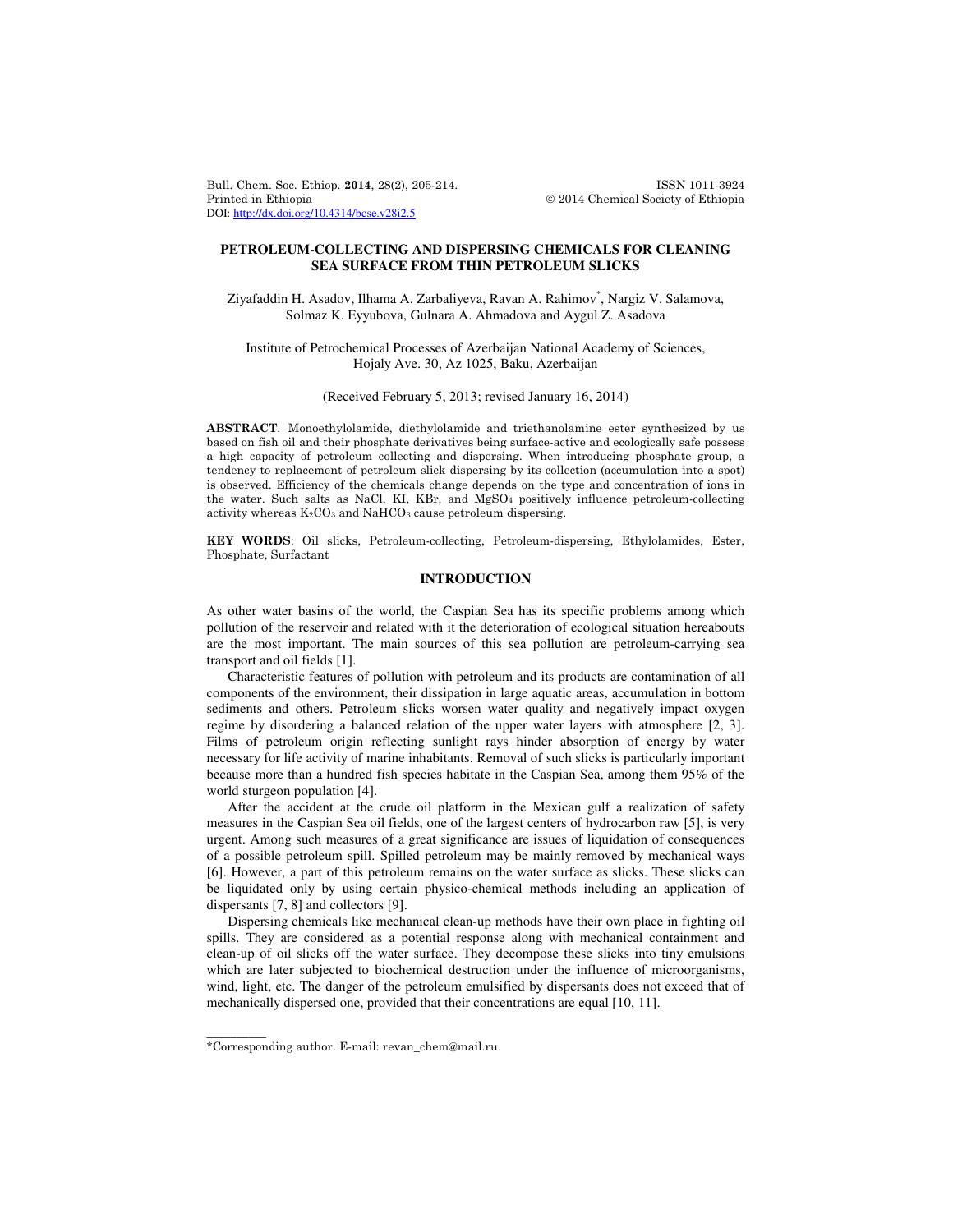Ziyafaddin H. Asadov et al.

 Dispersants efficiency is influenced by various factors [12, 13]. Byford [14] showed that dispersants efficiency changes depending on salinity of water. Fingas *et al.* [15] carried out swirling flask test on Alberta Sweet Mixed Blend, Norman Wells, Adgo crude oils with Corexit 9527, Enersperse 700 and Citrikleen dispersants in water with salinity between 0 and 100 ppt. All tests were completed with pre-mixed dispersant and oil. Freshwater effectiveness was low for all dispersants and oil combinations. Maximum effectiveness was achieved at 40 to 45 ppt and fell sharply with either a decrease or increase in salinity.

 In the past twenty years specialists of the Institute of Petrochemical Processes of National Academy of Azerbaijan have developed a lot of petroleum-dispersing and petroleum-collecting chemicals [16-18]. Petroleum-collecting is an accumulation of slicks into a thickened spot which is later easily removed by mechanical devices. Efficiency of petroleum-collecting and dispersing chemicals is greatly influenced by such factors as ion composition of water, type of petroleum, concentration of ions in water, thickness of petroleum slick and others [19].

 This paper describes the results of studies on obtaining new petroleum-collecting and petroleum-dispersing chemicals based on ecologically harmless raw materials as well as researches of impact of various factors on these chemicals efficiency.

# **EXPERIMENTAL**

#### *Materials*

Fish oil was purchased from "Aksuvital" (Turkey). Monoethanolamine (MEA), diethanolamine (DEA) and triethanolamine (TEA) were received from "Kazanorgsintez" Joint Stock Company (Russia). Orthophosphoric acid (85% wt solution) was product of Moscow's "Component-Reactant" Joint Stock Company (Russia). All these reactants were used without any further purification.

 $1_H$  NMR and  $13_C$  NMR spectra were recorded on Bruker TOP SPIN 300.13 MHz and 75.46 MHz spectrometer with chemical shift values ( $\delta$ ) in ppm downfield from TMS using  $(CD_3)_2CO$ as solvents. IR-spectra were recorded by spectrometer FT-IR, Spectrum BX (Perkin Elmer) using KBr disks.

 Surface activity was studied by stalagmometric method at the water-kerosene interface  $(21^{\circ}C).$ 

## *Synthesis of alkylolamides and TEA ester from fish oil*

Fish oil (0.03 mol) and ethanolamine (0.09 mol) were weighed into a 250 mL round bottomed flask and reacted with agitation at 140−150 °C for 10−12 h. The reaction flask was equipped with a mechanical stirrer, thermometer and condenser. The reaction product was dissolved in water and placed in a separator funnel. The mixture was washed with 20 mL of 5% aqueous hydrochloric acid to remove excess amine and glycerol. The wax layer was separated, washed with two 100 mL portions of water, boiled with 0.5 g of decolorizing charcoal to remove the yellow color, and filtered. The monoethylolamide (diethylolamide or TEA ester) was dried over potassium carbonate and the water was rotary-evaporated. The monoethylolamide and TEA ester yields equaled 90−92%.

During synthesis of diethylolamide, the reaction product was dissolved in acetone, and placed in the condenser at minus 25−28 °C temperature. The wax phase separated with filtered and dried. The diethylolamides were recrystallized from acetone. Diethylolamide yields were equal to 87−89%.

206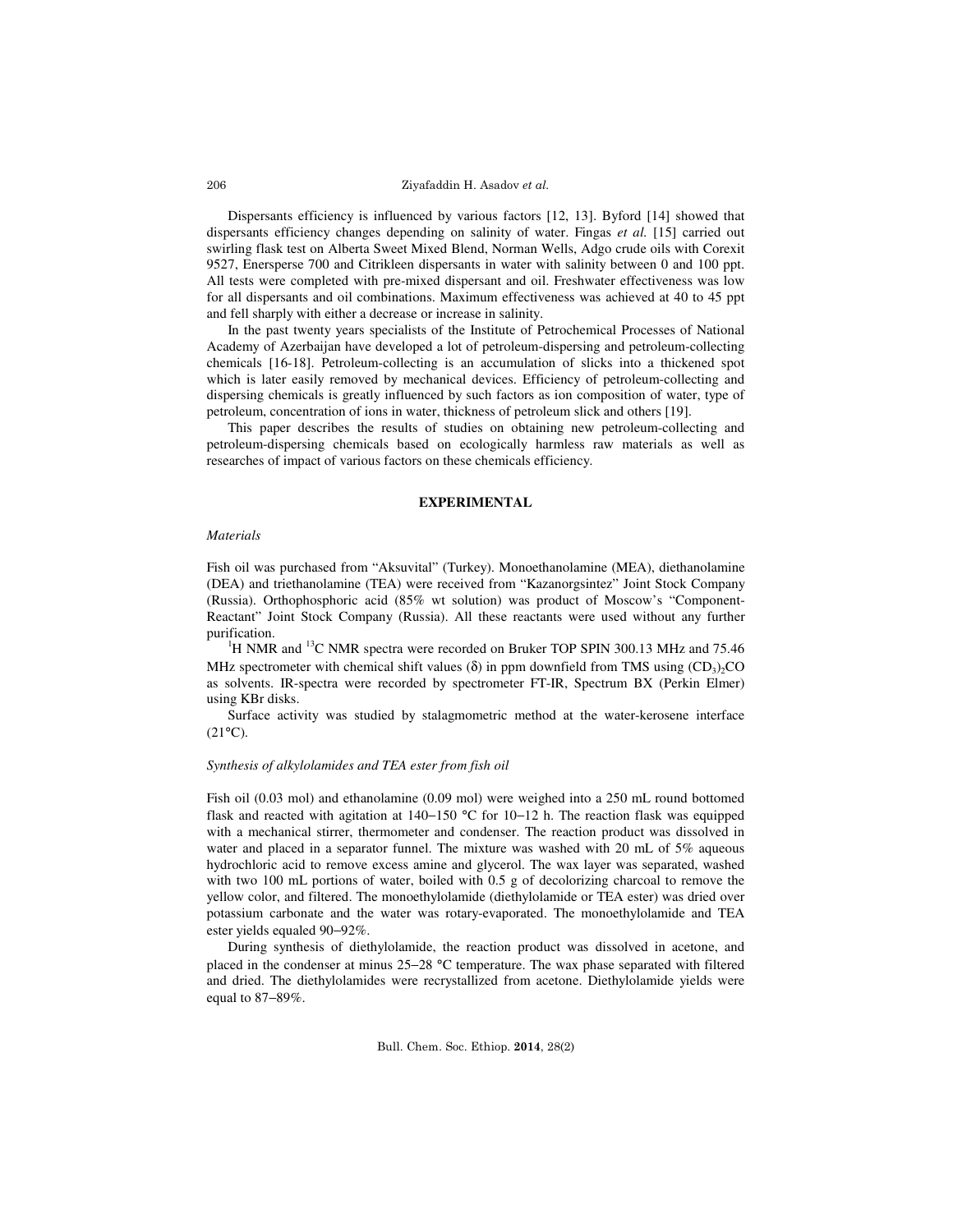### *Synthesis of phosphate derivatives from ethylolamides and TEA ester of fish oil*

The ethylolamides and  $H_3PO_4$  were placed in the flask and heated to 55–60 °C temperature. The ethylolamides were then reacted with  $H_3PO_4$  at molar ratio of 1:1. Water bath was used to maintain a constant temperature. The reaction mixture was stirred continuously for a predetermined reaction period. The progress of reaction was monitored by analyzing the amount of unreacted  $H_3PO_4$  in the reaction mixture by a titrimetric method. For purification, the product was dissolved in a mixture of ethanol.

### *Methods of studying petroleum-collecting and dispersing capacities of chemicals*

A study of influence of inorganic salts on petroleum-collecting and dispersing properties of the obtained diethylolamide and its phosphate has been performed according to the following procedure. Into Petri dish 40 mL of water were placed and onto it 1 mL of petroleum was added. The formed petroleum slick has a thickness ∼0.165 mm. After formation of the slick a necessary amount (usually  $0.02$  g) of a tested chemical itself or of its  $5.0\%$  wt. aqueous solution was added from a peripheral point. Directly after initial accumulation of crude oil into a spot its surface area  $(S_0)$  was measured. Knowing the initial area of the slick surface  $(S_{in})$ , the initial coefficient of petroleum collection ( $K_{in} = S_{in}/S_0$ ) was calculated. Further, in certain periods of time − τ measurements of the spot surface area were made up to complete spill of the petroleum and current values of petroleum collection (K) were calculated.

In the case of petroleum dispersing, duration of the chemicals action was determined according to observations. The degree (or percentage) of the surface cleaning was also computed as the ratio of clean water surface and that of the initial slicks surface.

## *Crude oils and water*

Four types of crude oil were used in the tests: (1) Ramany oil field (near Baku) - density  $\rho^{20}$  = 0.862 g/mL, kinematic viscosity  $v^{20}$  = 16.8 cSt., (2) Neft Dashlary oil field (in the Caspian Sea) - $\rho^{20}$  = 0.887 g/mL,  $v^{20}$  = 15.7 cSt., (3) Gunashly oil field (in the Caspian sea) -  $\rho^{20}$  = 0.861 g/mL,  $v^{20} = 15.7 \text{ cSt.}$ , and (4) May 28 oil field (in the Caspian sea)- $\rho^{20} = 0.856 \text{ g/mL}$ ,  $v^{20} = 9.7 \text{ cSt.}$ 

In the experiments 4 kinds of water were taken: (i) distilled water, (ii) fresh water, (iii) The Caspian Sea water having the following physico-chemical characteristics and composition:  $\rho^{20}$  = 1.0098 g/mL, pH = 7.7; contents of ions and other species (mg/L): Na<sup>+</sup> - 2650; K<sup>+</sup> - 90; Ca<sup>2+</sup> -250; Mg<sup>2+</sup> - 900; NH<sub>4</sub><sup>+</sup> - 0.15; Cl<sup>−</sup> - 500; SO<sub>4</sub><sup>2−</sup> - 2800; NO<sub>3</sub><sup>−</sup> - 0.1; PO<sub>4</sub><sup>3−</sup> -0.35; NO<sub>2</sub><sup>−</sup> - 0.007;  $SiO<sub>2</sub>$  - 0.5; petroleum products - 0.005%; dissolved oxygen-8 mg/L, total hardness - 69.0 mgeq/L, and (iv) the layer water from Surakhany oil field (near Baku) of such physico-chemical characteristics:  $\rho^{20} = 1.040$  g/mL, pH = 7.1; chemical composition (mg/L): Ca<sup>2+</sup> - 2280; Mg<sup>2+</sup> -690; SO<sub>4</sub><sup>2-</sup> - 2640; Cl<sup>-</sup> - 49900; iodine (bound) - 1860; naphthenic acids - 6.6; petroleum - 28.0; dissolved oxygen - 6.0; suspended substances - 360.0; dry residue - 81.26; alkalinity - 16.0 mgeq/L, total hardness - 60.0 mg-eq/L.

## **RESULTS AND DISCUSSION**

#### *Synthesis of ethylolamides*

The fish oil was reacted with MEA, DEA and TEA at molar ratio of 1:3 (Scheme 1 and 2). Glycerol was being produced as the by-product of the reaction: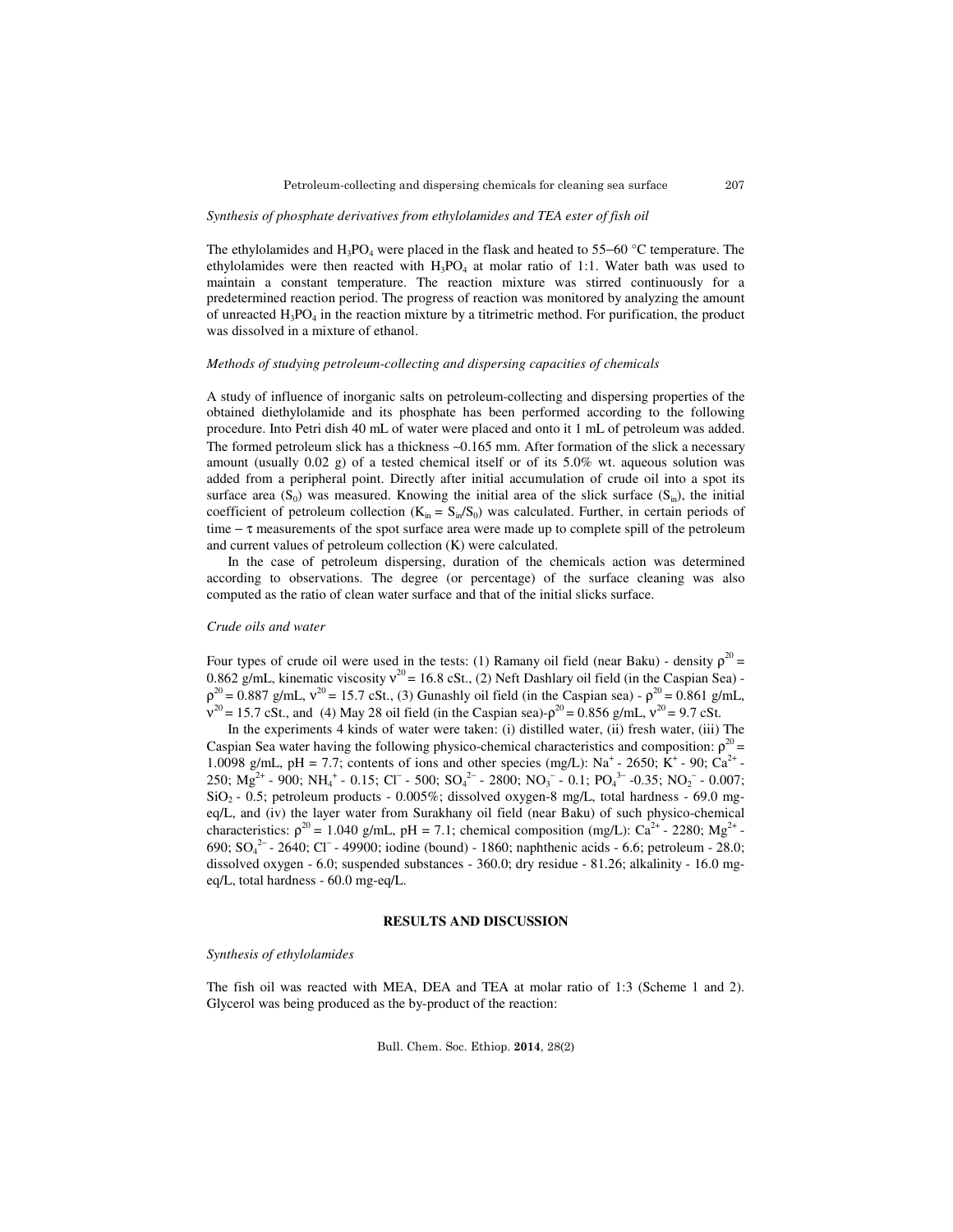Ziyafaddin H. Asadov et al.



Scheme 1. Reaction scheme of the synthesis of mono- and diethylolamide, where  $x = 2$  or 1;  $y =$ 1 or 2;  $R_1$ ,  $R_2$ ,  $R_3$  are the alkyl chains.



Scheme 2. Reaction scheme of the synthesis of TEA ester of fish oil; where  $R_1$ ,  $R_2$ ,  $R_3$  are the alkyl chains.

The general scheme of the conducted modification reaction is as following:



Scheme 3. Reaction scheme of the synthesis of ethylolamide and TEA ester phosphates.

The reaction of phosphation is accompanied by heat liberation, increasing of viscosity and color darkening.

 Fish oil monoethylolamide phosphate (FMEAPh) is a dark-brown, paraffin-like substance, soluble in CCl<sup>4</sup> , acetone, isopropyl alcohol, benzene, kеrоsene and partially soluble in water and isooctane. The specific electrical conductivity of its 0.5% wt. aqueous solution is 0.00278 ohm<sup>-1</sup>.m<sup>-1</sup>. The acid number is 99.7 mg KOH/g. IR cm<sup>-1</sup>: 3290 v(N-H), 2921 and 2851 v(C-H), 1641 v(N-C=O), 1550 δ(N-H), 1456 and 1377 δ(C-H), 1119 v(C-N), 1050 v(P-O), 721 (CH<sub>2)x</sub>. <sup>1</sup>H-NMR (300.13 MHz, asetone-d<sup>6</sup>),  $\delta$  (ppm): 0.7-1.7 (CH<sub>3</sub>) and (CH<sub>2</sub>), 2.0 (CH<sub>2</sub>O), 2.7 (NCH<sub>2</sub>), 3.5 (CH=CH), 5.3 (C-OH), 7.5 (P-OH). <sup>13</sup>C-{<sup>1</sup>H} NMR (75.46 MHz, acetone-d<sup>6</sup>),  $\delta$ (ppm): 16.0-44.0 (alkyl chain), 63.0 (**CH**2O), 129.0-132.5 (**CH**2-NH), 177.0-179.0 **C**(O)N.

Fish oil diethylolamide phosphate (FDEAPh) is a brown-red relatively flowing liquid, soluble in water acetone, CCl<sub>4</sub>, benzene and partially soluble in isooctane, kerosene and insoluble in isopropyl alcohol. The specific electrical conductivity of 0.5% wt. aqueous solution is 0.0075 ohm<sup>-1</sup>.m<sup>-1</sup>. The acid number is 123.5 mg KOH/g. IR cm<sup>-1</sup>: 3010 v(O-H), 2922 and 2852 v(C-H), 1710 v(O-C=O), 1452 δ(C-H), 1113 v(C-N), 1036 v(P-O), 720 (CH<sub>2)x</sub>.

Fish oil TEA ester phosphate (FTEAPh) is a brown viscous liquid, soluble in  $CCl<sub>4</sub>$  and water, isooctane, giving an opaque solution in isopropanol and kerosene. The specific electrical conductivity of 0.5%wt. aqueous solution is  $0.00195$  ohm<sup>-1</sup>.m<sup>-1</sup>. The acid number is 198.5 mg KOH/g. IR cm<sup>-1</sup>: 3010 v(O-H), 2922 and 2852 v(C-H), 1737 v(O-C=O), 1552 δ(N-H), 1462 and 1377  $\delta$ (C-H), 1083 v(P-O), 721 (CH<sub>2</sub>)<sub>x</sub>.

Bull. Chem. Soc. Ethiop. 2014, 28(2)

208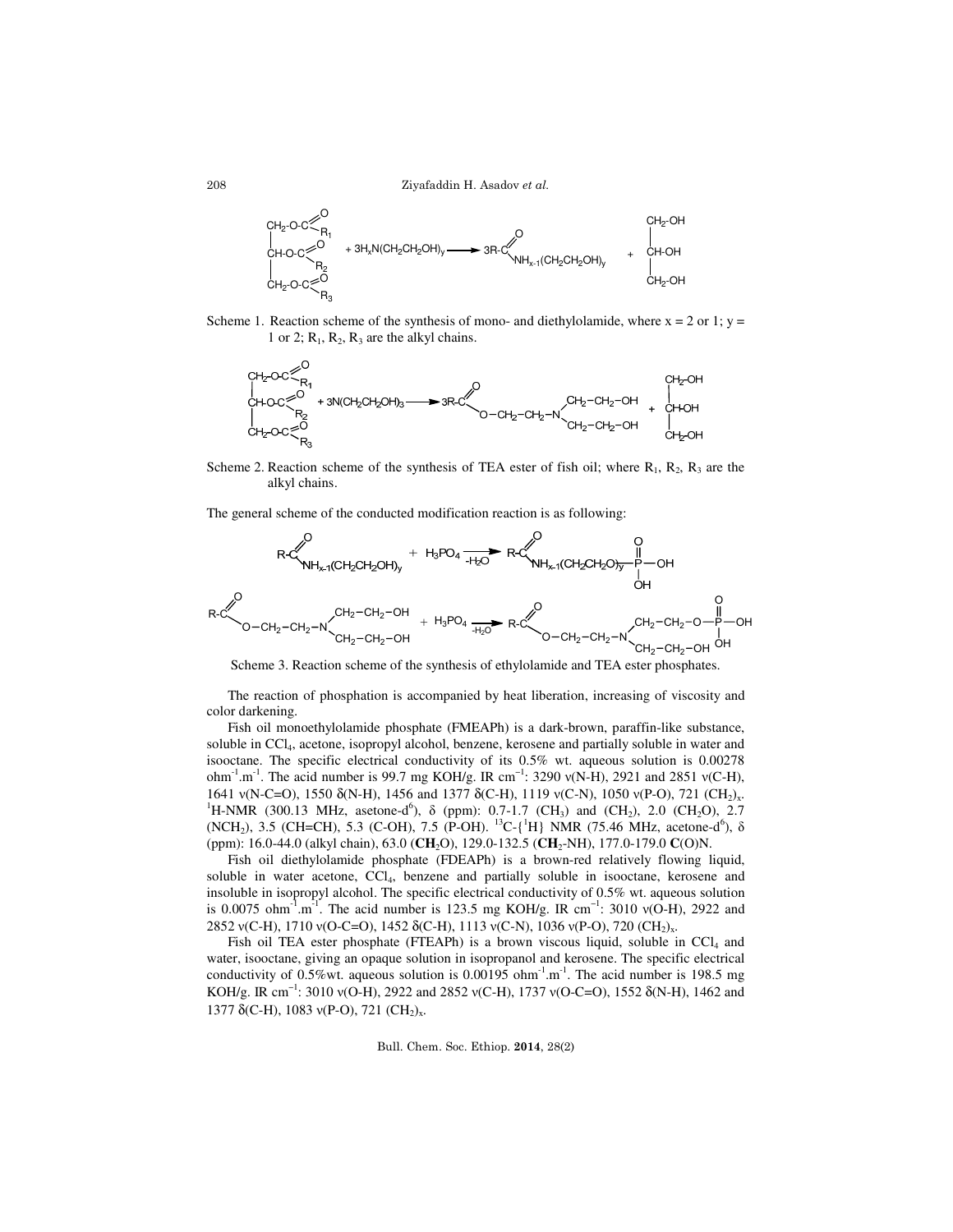Surface-active properties of diethylolamide based on fish oil as well as its phosphate have been studied at the kerosene-water interface at 21°C using stalagmometric method.

The obtained products demonstrate high surface activity at the water-kerosene interface (Figure 1). Diethylolamide and TEA ester lower the interface tension from 5.0 down to 1.5 mN/m. At 1.0 % concentration both diethylolamide and its phosphate have a high surface activity at the water-kerosene interface, reducing the surface tension from 46.5 mN/m down to 0.4 and 1.5 mN/m, respectively. As this range of concentrations the tendency of phosphate derivatives for micelle formation is weak. So, determination of main colloidal-chemical parameters is difficult.



Figure 1. Interfacial tension vs. ln of the concentration of various ethylolamides and TEA ester phosphates of fish oil in kerosene solution.

Petroleum-collecting and dispersing capacities of the phosphates have been studied in various waters (distilled, fresh and sea) using Ramana crude oil. These chemicals display effective collecting-dispersing properties in distilled and fresh waters. FDEAPh has a maximum collection coefficient 53.8 in distilled and 15.2 in fresh water. In the sea water this phosphate shows a high petroleum-dispersing capacity. For the all three phosphates the maximum time of action is 198 h.

 Petroleum-collecting and dispersing properties of FMEAPh, FDEAPh and FTEAPh in distilled, fresh and sea waters have also been studied using 2 mL of Ramany crude oil (thickness of the film ∼0.330 mm) (Table 1). In distilled water FMEAPh, as 5% aqueous solution, has the value  $K_{max} = 10.1$  and  $\tau_{max} > 6$  days. In the fresh water, for undiluted FMEAPh  $K_{max}$  is 15.2 and  $\tau_{\text{max}}$  is 6 days. In the sea water, for both application forms of this chemical petroleum dispersing is observed. In the case of undiluted FDEAPh, in distilled water  $K_{max}$  is 8.7, the duration of action exceeding 6 days. In fresh water this undiluted phosphate is a collector ( $K_{\text{max}} = 6.9$ ,  $\tau_{\text{max}} >$ 3 days) whereas its 5% aqueous solution manifests mixed collecting-dispersing properties ( $K_{\text{max}}$ )  $= 7.6$ ; 89.7% of surface cleaning  $\tau_{\text{max}} > 6$  days). In the sea water, both cases of this chemical application are characterized by mixed collecting-dispersing. The undiluted FDEAPh shows the values  $K_{\text{max}} = 7.2$ , degree of surface cleaning 89.7% and  $\tau_{\text{max}} > 6$  days. When FTEAPh is used in distilled and fresh waters, for both the undiluted and diluted forms of this ester petroleumcollecting is seen (K<sub>max</sub> = 13.1 and  $\tau_{\text{max}} = 6$  days) while in the sea water the mixed effect (collecting-dispersing) is registered ( $K_{max} = 11.1$ ,  $\tau_{max} > 3$  days and degree of surface clean in 89.7%). As is evident, at doubling the thickness of the slicks the efficiency is, in a whole, preserved.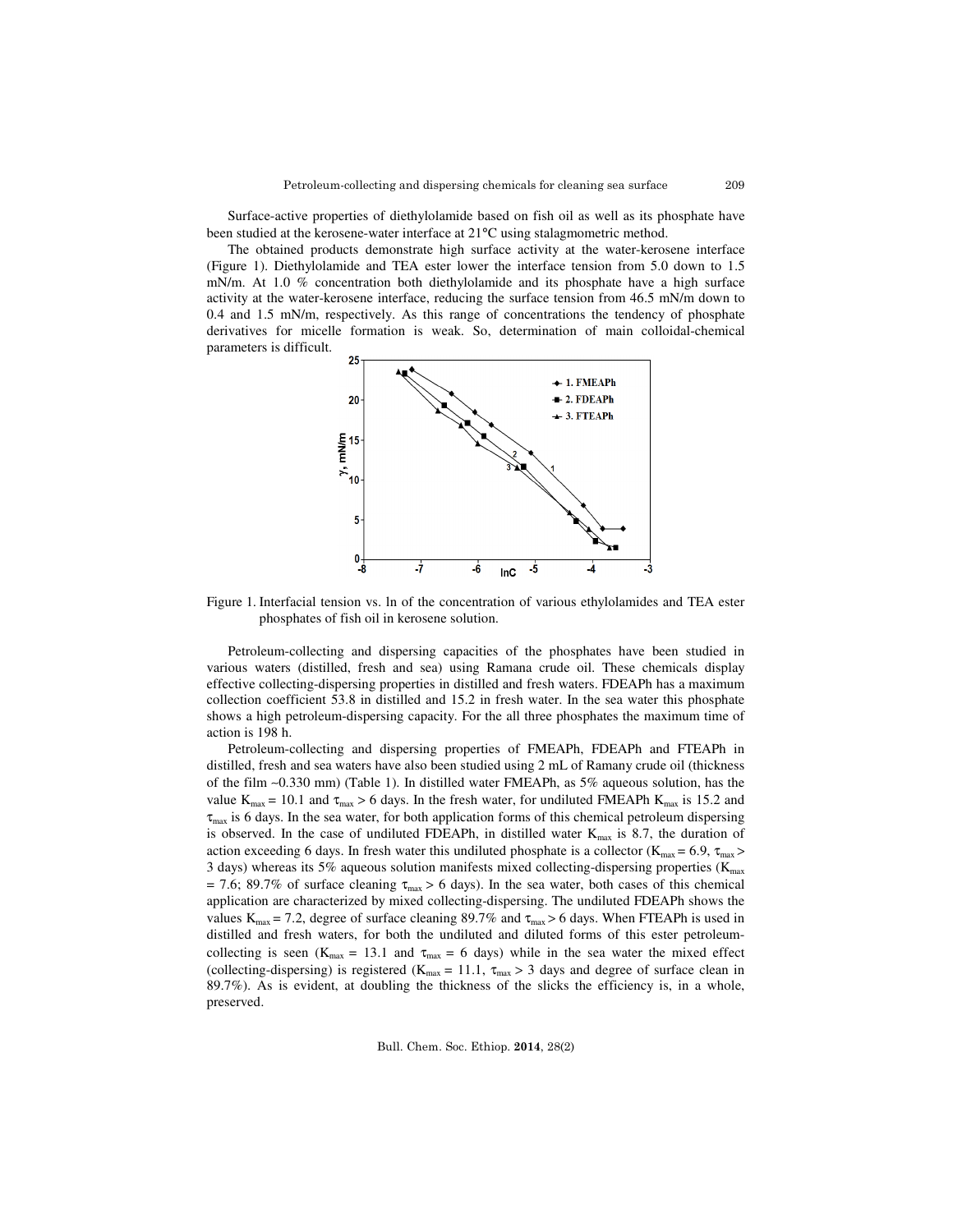| Reagent       | Surfactant           | Oil slicks | Distilled water |       | Fresh water   |       | Sea water  |       |
|---------------|----------------------|------------|-----------------|-------|---------------|-------|------------|-------|
|               | concentration        | thickness, | Time, h         | K     | Time, h       | K     | Time, h    | K     |
|               |                      | mm         |                 |       |               |       |            |       |
| <b>FMEAPh</b> | Undiluted<br>product | 0.165      | $0-198.0$       | Disp. | $0-198.0$     | Disp. | $0-198.0$  | Disp. |
|               |                      | 0.330      | $\Omega$        | 3.4   | $0 - 3.0$     | Disp. | $0 - 58.0$ | Disp. |
|               |                      |            | $2.5 - 144.0$   | 8.7   | $4.5 - 120.0$ | 15.9  |            |       |
|               |                      |            |                 |       | 144.0         | 3.6   |            |       |
|               | 5% wt.<br>aqueous    | 0.165      | $0-198.0$       | 13.5  | $0-198.0$     | Disp. | $0-198.0$  | Disp. |
|               |                      | 0.330      | $0 - 2.5$       | 4.5   | $0-26.5$      | Disp. | $0-57.5$   | Disp. |
|               | solution             |            | 18.5-144.0      | 10.1  | 30.5-74.5     | 7.6   |            |       |
|               |                      |            |                 |       | 124.5         | 5.1   |            |       |
| <b>FDEAPh</b> | Undiluted            | 0.165      | $0-198.0$       | 53.8  | 102.0-198.0   | 15.9  | $0-198.0$  | Disp. |
|               | product              | 0.330      | $0 - 3.0$       | 4.4   | $0 - 3.0$     | 5.9   | $0 - 3.0$  | Disp. |
|               |                      |            | 22.5-144.5      | 8.7   | 144.5         | 4.7   | 22.5-74.5  | 7.2   |
|               | 5% wt.               | 0.165      | $0 - 8.0$       | 6.8   | $0-198.0$     | 6.7   | $\Omega$   | 3.4   |
|               | aqueous              |            | 30.0            | Disp. |               |       | 8.0        | Disp. |
|               | solution             | 0.330      | $0 - 3.0$       | 4.4   | $0 - 3.0$     | Disp. | $0 - 3.0$  | Disp. |
|               |                      |            | 22.5-74.5       | 8.1   | 18.5-144.5    | 7.6   | 18.5-72.5  | 3.5   |
| <b>FTEAPh</b> | Undiluted            | 0.165      | $0 - 8.0$       | 6.8   | $0-102.0$     | Disp. | $\Omega$   | 8.7   |
|               | product              |            | 30.0            | 9.9   |               |       | 8.0-198.0  | Disp. |
|               |                      |            | 198.0           | 7.6   |               |       |            |       |
|               |                      | 0.330      | $0 - 3.0$       | 4.7   | $0-74.5$      | Disp. | $0-74.0$   | Disp. |
|               |                      |            | 24.5-74.5       | 9.9   |               |       |            |       |
|               | 5% wt.               | 0.165      | $0-102.0$       | Disp. | $\Omega$      | 5.5   | $\Omega$   | 6.8   |
|               | aqueous              |            |                 |       | 8.0-78.0      | Disp. | 8.0-102.0  | 4.4   |
|               | solution             | 0.330      | $0 - 3.0$       | 7.5   | $0 - 3.0$     | 8.7   | $0 - 3.0$  | 11.1  |
|               |                      |            | 24.5-144.0      | 13.1  | 24.5-144.0    | 12.6  | 24.5-74.5  | Disp. |

Table 1. Petroleum-collecting and petroleum-dispersing properties of fish oil ethylolamides and TEA ester phosphate derivatives; Ramana crude oil.

 Petroleum-collecting and dispersing properties of FMEAPh were also studied with regard to three other types of crude oil (from May 28, Dubandy and Neft Dashlary oil fields). The registered results are given in Table 2.

From this table it is seen that FMEAPh (undiluted and diluted) is a good collector for May 28 crude oil on the surface of all 4 waters. In distilled water  $K_{\text{max}}$  reaches 60.8 and the time of action approaches 10 days (in the case of 5% water solution). In fresh and sea waters  $K_{\text{max}}$  is 40.5, the duration of effectiveness reaching almost 10 days when the chemical is undiluted. In the layer water the value of  $K_{max}$  is also high (40.5 for the diluted FMEAPh), the action being preserved during nearly 10 days.

 As is evident from the table, the undiluted FMEAPh demonstrates good collecting properties in fresh water (K<sub>max</sub> = 40.5,  $\tau_{\text{max}}$  reaching ~ 10 days), a dispersing capacity in the sea water ( $\tau_{\text{max}}$ ~ 10 days) and a mixed activity in distilled and layer waters ( $K_{\text{max}} = 30.3$ ,  $\tau_{\text{max}}$ ~10 days). When this chemical is applied in the diluted form, dispersing is observed in the sea and layer waters and collecting-dispersing is registered in two soft waters (K<sub>max</sub> = 15.2 and  $\tau_{\text{max}}$ ~10 days).

In the case of Dubandy crude oil the 5% aqueous solution of FMEAPh displays a mixed action in the medium of all 4 waters (K<sub>max</sub> = 20.3 and  $\tau_{\text{max}} \sim 10$  days in the sea water). The undiluted chemical possesses an effective collecting action in fresh and sea water surfaces ( $K_{\text{max}}$ ) = 30.4 and  $\tau_{\text{max}}$  ~10 days) whereas in distilled and layer waters a dual action is effected (K<sub>Max</sub> = 24.5 and  $\tau_{\text{max}}$  nearing 10 days). The described reagents are not toxic because of harmlessness of fish oil and phosphate group which is vitally important for living organisms. Ethylolamide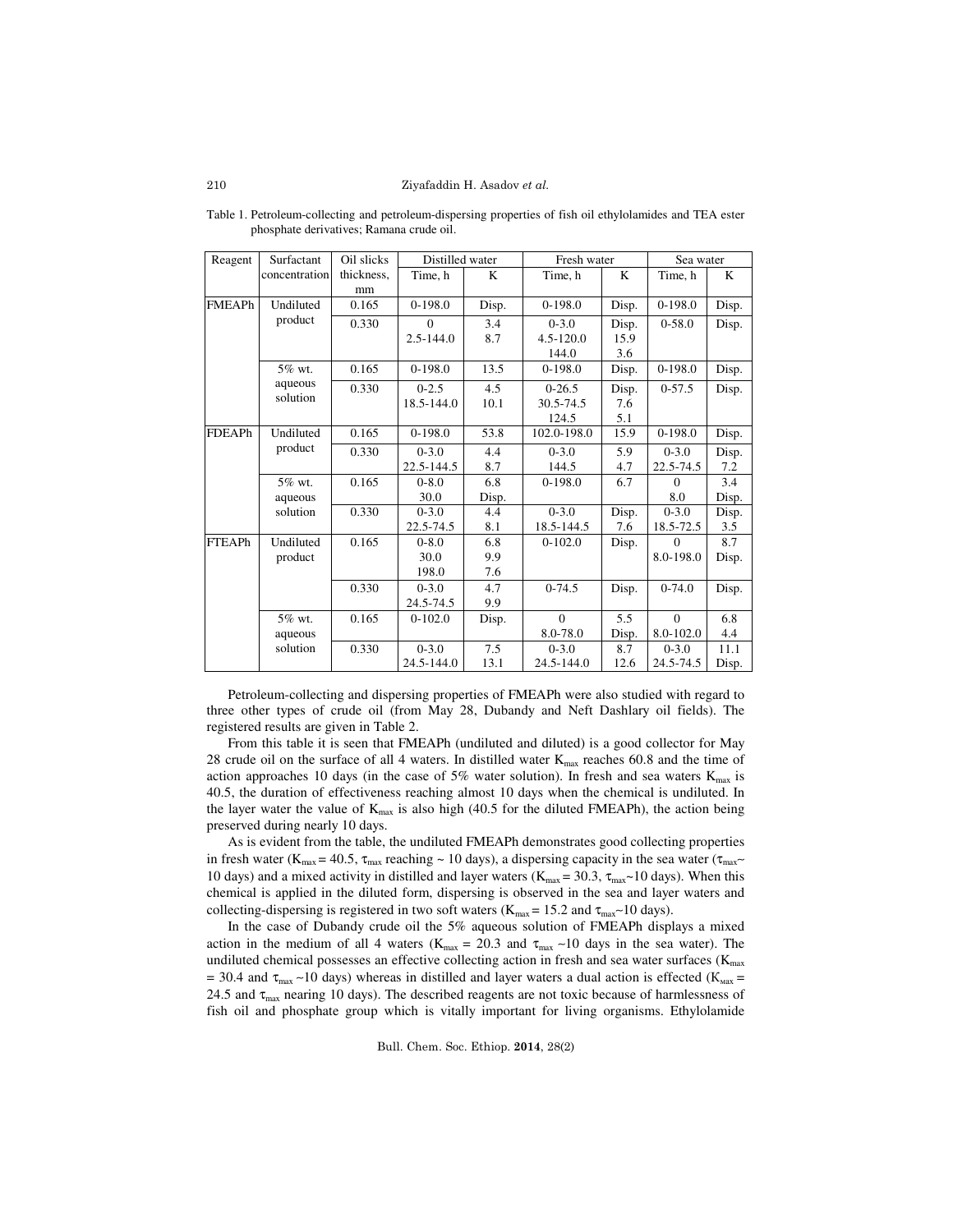group is not hazardous either.

| Petroleum    | Surfactant    | Distilled water |       | Fresh water |       | Sea water      |       | Surakhany layer |       |
|--------------|---------------|-----------------|-------|-------------|-------|----------------|-------|-----------------|-------|
|              | concentration |                 |       |             |       |                |       | water           |       |
|              |               | Time, h         | K     | Time, h     | K     | Time, h        | K     | Time, h         | K     |
| May 28 oil   | Undiluted     | $\Omega$        | 24.3  | $0 - 35.0$  | Disp. | $0 - 62.0$     | 40.5  | $0 - 38.0$      | 30.4  |
| field        | product       | $1.5 - 2.0$     | 23.9  | 38.0-62.0   | 39.5  | 68.0-92.0      | 30.4  | 62.0            | 24.3  |
|              |               | 32.0-35.0       | 30.4  | 68.0        | 40.5  | 214.0-217.0    | 24.5  | 68.0-214.0      | Disp. |
|              |               | 38.0            | 39.5  | 92.0-214.0  | 30.4  | 231.0          | 17.4  | 217.0-231.0     | 20.3  |
|              |               | 62.0-92.0       | 30.4  | 217.0-231.0 | 40.5  |                |       |                 |       |
|              |               | 214.0-217.0     | 19.4  |             |       |                |       |                 |       |
|              |               | 231.0           | 15.2  |             |       |                |       |                 |       |
|              | 5% wt.        | $0 - 32.0$      | 40.5  | $0 - 217.0$ | 20.3  | $0 - 217.0$    | 30.4  | $0 - 217.0$     | 40.5  |
|              | aqueous       | 35.0-38.0       | 60.8  | 231.0       | 10.1  | 231.0          | 15.2  | 231.0           | 15.2  |
|              | solution      | 62.0-217.0      | 40.5  |             |       |                |       |                 |       |
|              |               | 231.0           | 4.1   |             |       |                |       |                 |       |
| Neft         | Undiluted     | $0 - 32.0$      | Disp. | $0-92.0$    | 15.2  | $0 - 231.0$    | Disp. | $0 - 68.0$      | 20.3  |
| Dashlary oil | product       | 35.0-92.0       | 20.3  | 214.0       | 20.3  |                |       | 92.0-231.0      | Disp. |
| field        |               | 214.0           | 30.3  | 217.0       | 17.4  |                |       |                 |       |
|              |               | 217.0           | 24.3  | 231.0       | 6.8   |                |       |                 |       |
|              |               | 231.0           | 15.2  |             |       |                |       |                 |       |
|              | 5% wt.        | $\Omega$        | 15.20 | $\theta$    | 15.2  | $0 - 231.0$    | Disp. | $0 - 231.0$     | Disp. |
|              | aqueous       | $1.5 - 231.0$   | Disp. | 1.5-231.0   | Disp. |                |       |                 |       |
|              | solution      |                 |       |             |       |                |       |                 |       |
| Dubendy oil  | Undiluted     | $\Omega$        | 11.0  | $0 - 214.0$ | 30.4  | $0 - 32.0$     | 17.4  | $0 - 38.0$      | 20.3  |
| terminal     | product       | 1.5             | 13.6  | 217.0-231.0 | 12.2  | 35.0-217.0     | 15.2  | 62.0-231.0      | Disp. |
|              |               | 2.0             | 17.4  |             |       | 231.0          | 30.4  |                 |       |
|              |               | 32.0-35.0       | 24.3  |             |       |                |       |                 |       |
|              |               | 38.0            | 15.2  |             |       |                |       |                 |       |
|              |               | 62.0-231.0      | Disp. |             |       |                |       |                 |       |
|              | 5% wt.        | $\Omega$        | 30.4  | $0 - 32.0$  | 15.2  | $\overline{0}$ | 20.3  | $\overline{0}$  | 17.4  |
|              | aqueous       | 1.5-231.0       | Disp. | 35.0-231.0  | Disp. | 1.5-231.0      | Disp. | 1.5-231.0       | Disp. |
|              | solution      |                 |       |             |       |                |       |                 |       |

Table 2. Petroleum-collecting and petroleum-dispersing properties of fish oil FMEAPh regarding various crude oils.

 Petroleum-collecting and petroleum dispersing capacities of FDEAPh have been studied on the surface of the distilled water in the presence of various inorganic salts (Table 3).

 Petroleum-collecting capacity of diethylolamide phosphate has been studied on the example of solutions of the salts containing ions dominant in the sea water as well as layer water. As such inorganic salts, NaCl, MgSO<sub>4</sub>⋅H<sub>2</sub>O, CaCl<sub>2</sub>⋅H<sub>2</sub>O, NaHCO<sub>3</sub>, K<sub>2</sub>CO<sub>3</sub>, KI and KBr were taken. For preparation of these solutions the distilled water was used. Concentration of each salt (separately) in the distilled water approximately corresponds to the (total) amount of this salt in the sea water. Thus, concentration of NaCl in the distilled water equaled 6840 ppm, MgSO<sub>4</sub> − 4514 ppm, CaCl<sub>2</sub> – 693 ppm, NaHCO<sub>3</sub> – 230 ppm, K<sub>2</sub>CO<sub>3</sub> – 124 ppm, KI – 72 ppm and KBr – 28 ppm.

 Phosphate derivative as an undiluted product displays petroleum-collecting effect in the saltless water during 8 days with maximum value of  $K = 21.8$ . In the presence of such salts as NaCl, KI, KBr and MgSO<sub>4</sub> the magnitude of coefficient petroleum-collecting increases. The values of  $K_{\text{max}}$  are 30.2, 42.8, 42.8 and 29.7, respectively, whereas the duration of activity exceed correspondingly 12, 9, 9 and 9 days. In the case of  $K_2CO_3$  and NaHCO<sub>3</sub> petroleumcollecting capability is replaced by petroleum dispersing.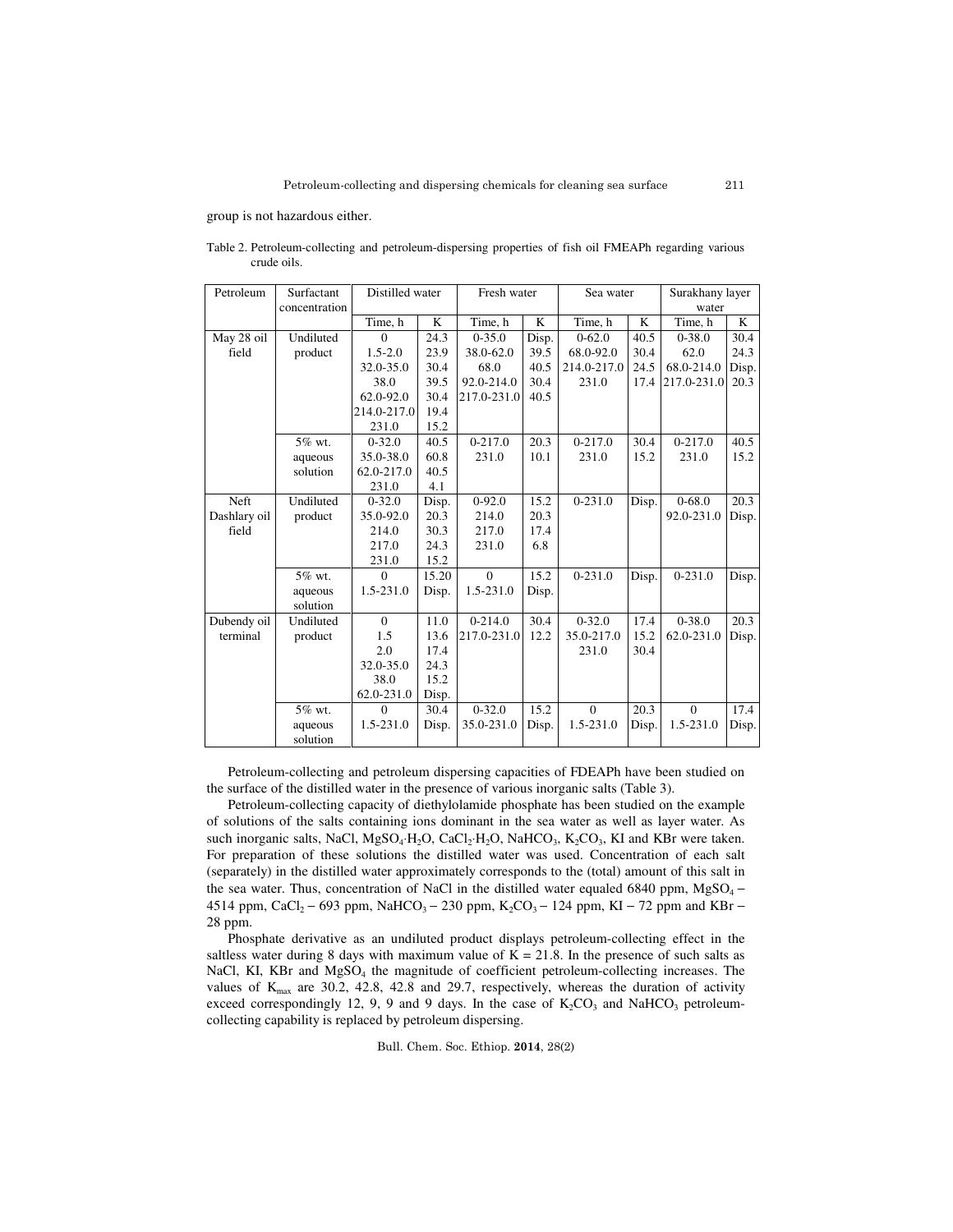|                                | Concentration,  |                          | Undiluted product | 5% wt. aqueous solution  |           |  |
|--------------------------------|-----------------|--------------------------|-------------------|--------------------------|-----------|--|
| <b>Salts</b>                   | ppm             | $\tau_{max},\,day$       | $K_{max}$         | $\tau_{max}$ , day       | $K_{max}$ |  |
| Without salts                  | $\frac{1}{2}$   | 8                        | 21.8              | 10                       | 30.2      |  |
| <b>NaCl</b>                    | $6840 \times 1$ | 12                       | 30.2              | $\overline{c}$           | 29.7      |  |
|                                | $6840 \times 2$ | 5                        | 33.4              | 6                        | 42.8      |  |
|                                | $6840 \times 3$ | $\overline{4}$           | 18.8              | $\mathbf{1}$             | Disp.     |  |
|                                | $6840 \times 4$ | 3                        | 21.5              | $\mathbf{1}$             | Disp.     |  |
|                                | $6840 \times 5$ | $\overline{4}$           | 24.0              | $\overline{4}$           | 24.0      |  |
| MgSO <sub>4</sub>              | $4514 \times 1$ | 9                        | 29.7              | $\overline{c}$           | 29.7      |  |
|                                | $4514 \times 2$ | 6                        | 18.8              | 6                        | 18.8      |  |
|                                | $4514 \times 3$ | 3                        | 18.8              | 3                        | 21.5      |  |
|                                | $4514 \times 4$ | $\overline{4}$           | 33.4              | 0.5                      | 21.5      |  |
|                                | $4514 \times 5$ | $\overline{4}$           | 18.8              | $\overline{4}$           | 18.8      |  |
| CaCl <sub>2</sub>              | $693 \times 1$  | $\sqrt{2}$               | Disp.             | 0.5                      | 19.9      |  |
|                                | $693 \times 2$  | 6                        | 15.4              | 0.5                      | 18.8      |  |
|                                | $693 \times 3$  | $\overline{c}$           | Disp.             | $\overline{c}$           | Disp.     |  |
|                                | $693 \times 4$  | $\overline{4}$           | 37.7              | $\overline{4}$           | Disp.     |  |
|                                | $693 \times 5$  | $\overline{4}$           | 15.4              | $\overline{4}$           | Disp.     |  |
| NaHCO <sub>3</sub>             | $230 \times 1$  | $\mathfrak{Z}$           | Disp.             | 3                        | Disp.     |  |
|                                | $230 \times 2$  | $\mathfrak s$            | Disp.             | 6                        | Disp.     |  |
|                                | $230 \times 3$  | $\overline{7}$           | Disp.             | $\mathbf{1}$             | Disp.     |  |
|                                | $230 \times 4$  | $\overline{\mathcal{L}}$ | Disp.             | $\overline{4}$           | Disp.     |  |
|                                | $230\times5$    | 3                        | Disp.             | 3                        | Disp.     |  |
| K <sub>2</sub> CO <sub>3</sub> | $124 \times 1$  | $\overline{7}$           | Disp.             | $\overline{2}$           | 15.1      |  |
|                                | $124 \times 2$  | $\overline{4}$           | Disp.             | $\overline{4}$           | 12.6      |  |
|                                | $124 \times 3$  | $\overline{4}$           | Disp.             | $\overline{\mathcal{L}}$ | Disp.     |  |
|                                | $124 \times 4$  | $\overline{4}$           | Disp.             | $\overline{c}$           | 16.8      |  |
|                                | $124\times5$    | $\overline{4}$           | Disp.             | $\mathbf{1}$             | 12.6      |  |
| KI                             | $72 \times 1$   | 9                        | 42.8              | $\overline{c}$           | 19.9      |  |
|                                | $72 \times 2$   | 6                        | 16.7              | $\overline{c}$           | 18.8      |  |
|                                | $72 \times 3$   | $\mathbf{1}$             | 25.1              | $\overline{4}$           | 12.6      |  |
|                                | $72 \times 4$   | 3                        | 33.4              | 0.5                      | 18.8      |  |
|                                | $72 \times 5$   | $\overline{4}$           | 42.8              | $\mathbf{1}$             | 18.8      |  |
| KBr                            | $28\times1$     | 9                        | 42.8              | 3                        | 15.4      |  |
|                                | $28 \times 2$   | 6                        | 33.4              | 6                        | 33.4      |  |
|                                | $28 \times 3$   | 3                        | 16.8              | 3                        | Disp.     |  |
|                                | $28 \times 4$   | $\overline{\mathcal{L}}$ | 33.4              | 4                        | 24.0      |  |
|                                | $28 \times 5$   | $\overline{4}$           | 42.8              | $\mathbf{1}$             | 18.8      |  |

Table 3. Petroleum-collecting and petroleum-dispersing properties of FDEAPh at various concentrations of salts.

As is seen, such salts as NaCl,  $MgSO_4$ , KBr and KI in water contribute to an increase of petroleum-collecting efficiency. Such salts as  $CaCl<sub>2</sub>$ ,  $K<sub>2</sub>CO<sub>3</sub>$  and NaHCO<sub>3</sub> when being present in water cause petroleum dispersing. Therefore, it may be concluded that  $Na^+$ ,  $K^+$ ,  $Mg^{2+}$  cations and Cl<sup>−</sup>, Br<sup>−</sup>,  $\Gamma$ , SO<sub>4</sub><sup>2−</sup> anions favor petroleum collecting whereas with Ca<sup>2+</sup> cation as well as  $HCO_3^-$  and  $CO_3^2^-$  anions dispersing is observed.

With 5% wt. aqueous solution of phosphate in distilled water  $K_{max}$  and  $\tau_{max}$  are respectively 30.2 and 10 days. In the presence of NaCl,  $MgSO_4$ , CaCl<sub>2</sub>, K<sub>2</sub>CO<sub>3</sub>, KBr and KI the values of Kmax of 5% wt. aqueous solution of the phosphate equal 29.7, 29.7, 19.9, 15.1, 19.9 and 15.4, respectively, whereas durations of action are correspondingly 2, 2, 0.5, 2, 2 and 3 days. In the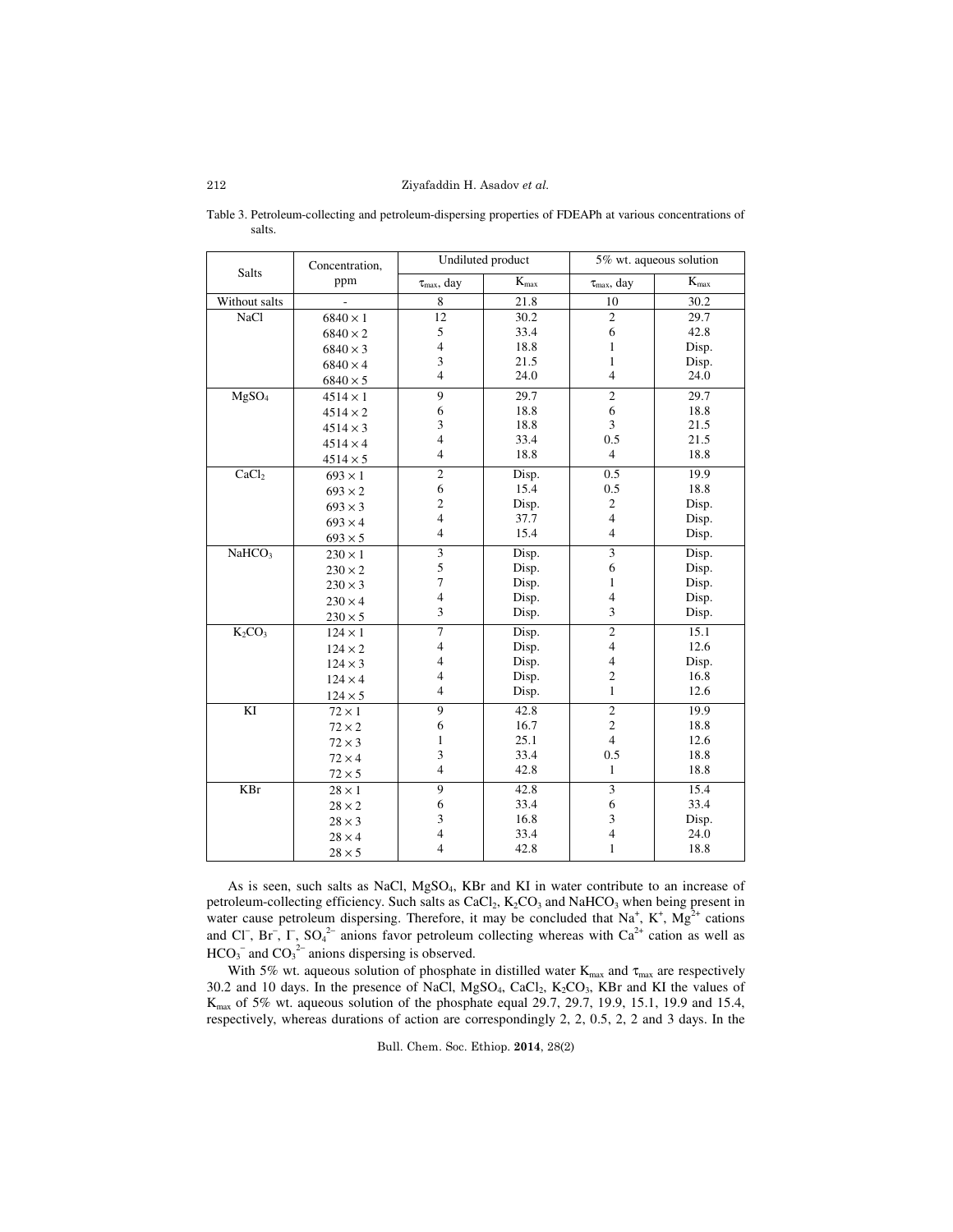case of NaHCO<sub>3</sub> petroleum dispersing is observed. Comparison with the case without salts shows that in the presence of salts petroleum-collecting coefficient and duration of action decrease. Therefore, efficiency of the phosphate 5% solution is negatively impacted by the mineral salts present in water.

When concentration of the salts is doubled, with undiluted phosphate  $K_{\text{max}}$  rises in the case of NaCl whereas with MgSO<sub>4</sub>, KBr and KI both  $K_{\text{max}}$  and  $\tau_{\text{max}}$  decrease. Doubling the amount of CaCl<sub>2</sub> leads to replacement of petroleum dispersing by collecting ( $K_{max} = 15.4$ ,  $\tau_{max} = 6$  days).

 When the amount of the salts is increased 3−5 times, in the cases of NaCl, KBr and KI the petroleum-collection coefficient of the undiluted reagent mainly exceeds that for the medium of the distilled water (without salts). Duration of the reagent action is 3−4 days. With MgSO<sup>4</sup> phosphate retains its activity, at 4-fold amount of this salt  $K_{\text{max}}$  equaling 33.4. The 4-fold increase of CaCl<sub>2</sub> concentration promotes an augmentation of the K<sub>max</sub>. With the 3–5-fold excess amounts of NaHCO<sub>3</sub> and  $K_2CO_3$  dispersing of petroleum slick occurs like with the less quantities of these salts.

When the 5% wt. phosphate aqueous solution is applied in the water containing 2−5-fold excess amounts of the salts,  $K_{\text{max}}$  becomes higher than in the distilled water at the doubled quantities of NaCl (42.8) and KBr (33.4). In the other cases either  $K_{\text{max}}$  becomes lower than in the distilled water or dispersing occurs.

### **CONCLUSIONS**

The ethylolamides and TEA ester based on fish oil and ethanolamines (mono-, di- and triethanolamine) as well as their phosphates have been synthesized. Their high surface activity at the water-kerosene interface has been experimentally shown. Collecting and dispersing of thin petroleum slicks off the surface of the distilled, fresh, the Caspian Sea and layer waters under the influence of the synthesized chemicals have been revealed. According to the results of researches of the influence of various salts on petroleum-collecting capability of the undiluted phosphate,  $Mg^{2+}$ , Na<sup>+</sup>, K<sup>+</sup> cations and Cl<sup>−</sup>, Br<sup>−</sup>,  $\Gamma$  anions enhance this capacity while HCO<sub>3</sub><sup>−</sup> and  $CO<sub>3</sub><sup>2-</sup>$  anions cause petroleum-dispersing properties. When 5% FDEAPh solution is used, mineral salts mainly decrease petroleum-collecting capacity.

#### **ACKNOWLEDGMENTS**

The authors would like to thank the Institute of Petrochemical Processes of National Academy of Sciences of Azerbaijan for the financial support.

## **REFERENCES**

- 1. Abbasov, V.M. *Processes of Petrochemisty and Oil Refining* **2002**, 4, 6.
- 2. Tolosa, I.; Mora, S.; Sheikholeslami, M.R.; Villeneuve, J.-P.; Bartocci, J.; Cattini, Ch. *Marine Pollut. Bull.* **2004**, 48, 44.
- 3. Khatoonabadai, A.; Dehcheshmeh, A.R.M. *Int. J. Environ. Pollut.* **2006**, 26, 347.
- 4. Clark, R.B.; Frid, Ch.; Attrill, M. *Marine Pollution*, Clarendon Press: Oxford; **1997**.
- 5. Abbasova, A.; Bagirova, K.; Campbell, G.; Clark, J.; Gallagher, R.; Garajayeva, N.; George-Ares, A.; Huseynova, L.; Neilson, D.; Roddie, B.; Tait, R. *International Oil Spill Conference, IOSC* **2005**, 247.
- 6. De Voss, E.A. *US Patent 3968041*, **1976**.
- 7. Blondina, G.J.; Singer, M.M.; Lee, I.; Ouano, M.T.; Hodgins, M.; Tjeerdema, R.S.; Sowby,